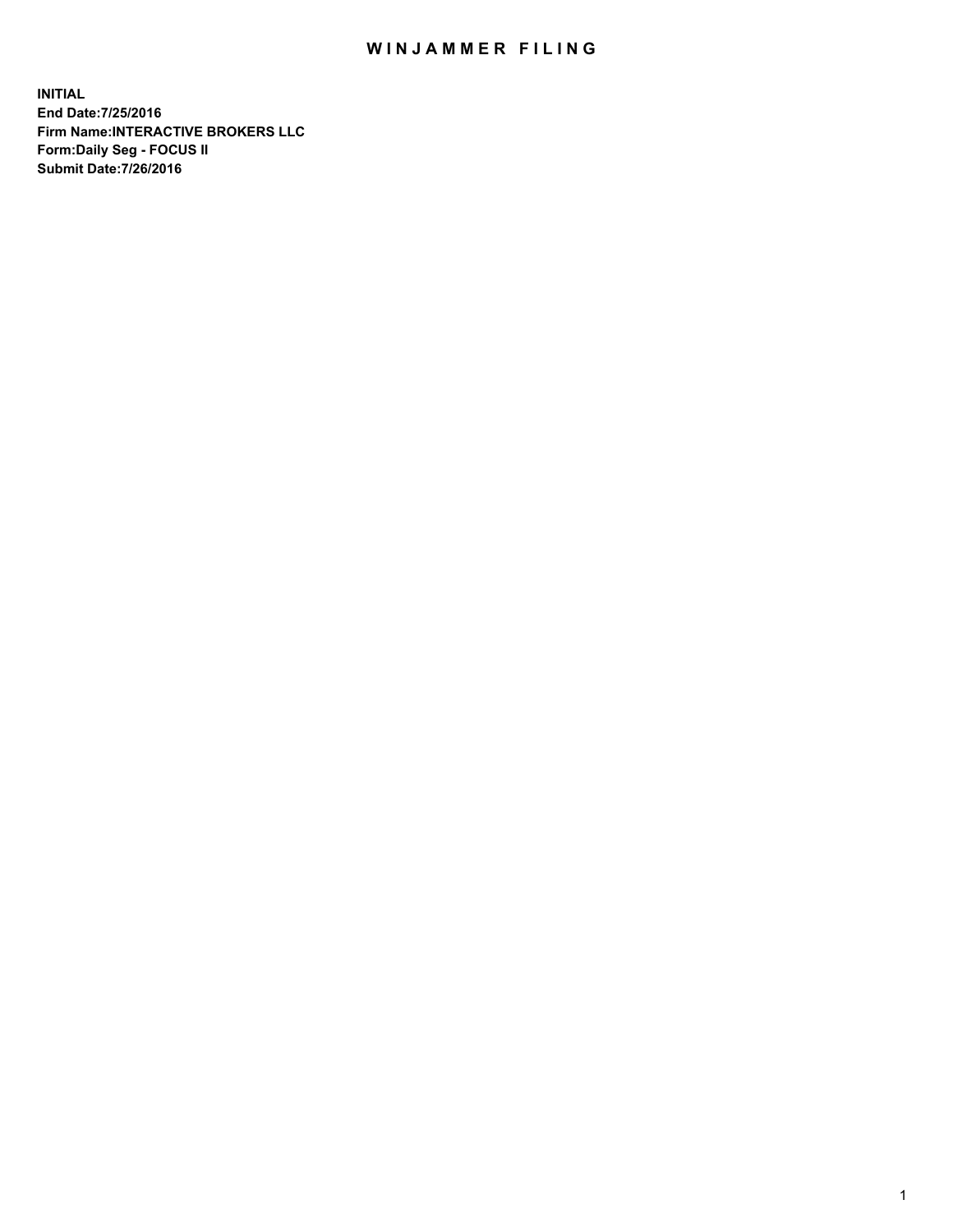## **INITIAL End Date:7/25/2016 Firm Name:INTERACTIVE BROKERS LLC Form:Daily Seg - FOCUS II Submit Date:7/26/2016 Daily Segregation - Cover Page**

| Name of Company<br><b>Contact Name</b><br><b>Contact Phone Number</b><br><b>Contact Email Address</b>                                                                                                                                                                                                                          | <b>INTERACTIVE BROKERS LLC</b><br>James Menicucci<br>203-618-8085<br><u>jmenicucci@interactivebrokers.c</u><br>om |
|--------------------------------------------------------------------------------------------------------------------------------------------------------------------------------------------------------------------------------------------------------------------------------------------------------------------------------|-------------------------------------------------------------------------------------------------------------------|
| FCM's Customer Segregated Funds Residual Interest Target (choose one):<br>a. Minimum dollar amount: ; or<br>b. Minimum percentage of customer segregated funds required:%; or<br>c. Dollar amount range between: and; or<br>d. Percentage range of customer segregated funds required between:% and%.                          | $\overline{\mathbf{0}}$<br>0<br>155,000,000 245,000,000<br>0 <sub>0</sub>                                         |
| FCM's Customer Secured Amount Funds Residual Interest Target (choose one):<br>a. Minimum dollar amount: ; or<br>b. Minimum percentage of customer secured funds required:%; or<br>c. Dollar amount range between: and; or<br>d. Percentage range of customer secured funds required between:% and%.                            | $\overline{\mathbf{0}}$<br>$\overline{\mathbf{0}}$<br>80,000,000 120,000,000<br>00                                |
| FCM's Cleared Swaps Customer Collateral Residual Interest Target (choose one):<br>a. Minimum dollar amount: ; or<br>b. Minimum percentage of cleared swaps customer collateral required:% ; or<br>c. Dollar amount range between: and; or<br>d. Percentage range of cleared swaps customer collateral required between:% and%. | $\overline{\mathbf{0}}$<br>$\overline{\mathbf{0}}$<br>0 <sub>0</sub><br><u>00</u>                                 |

Attach supporting documents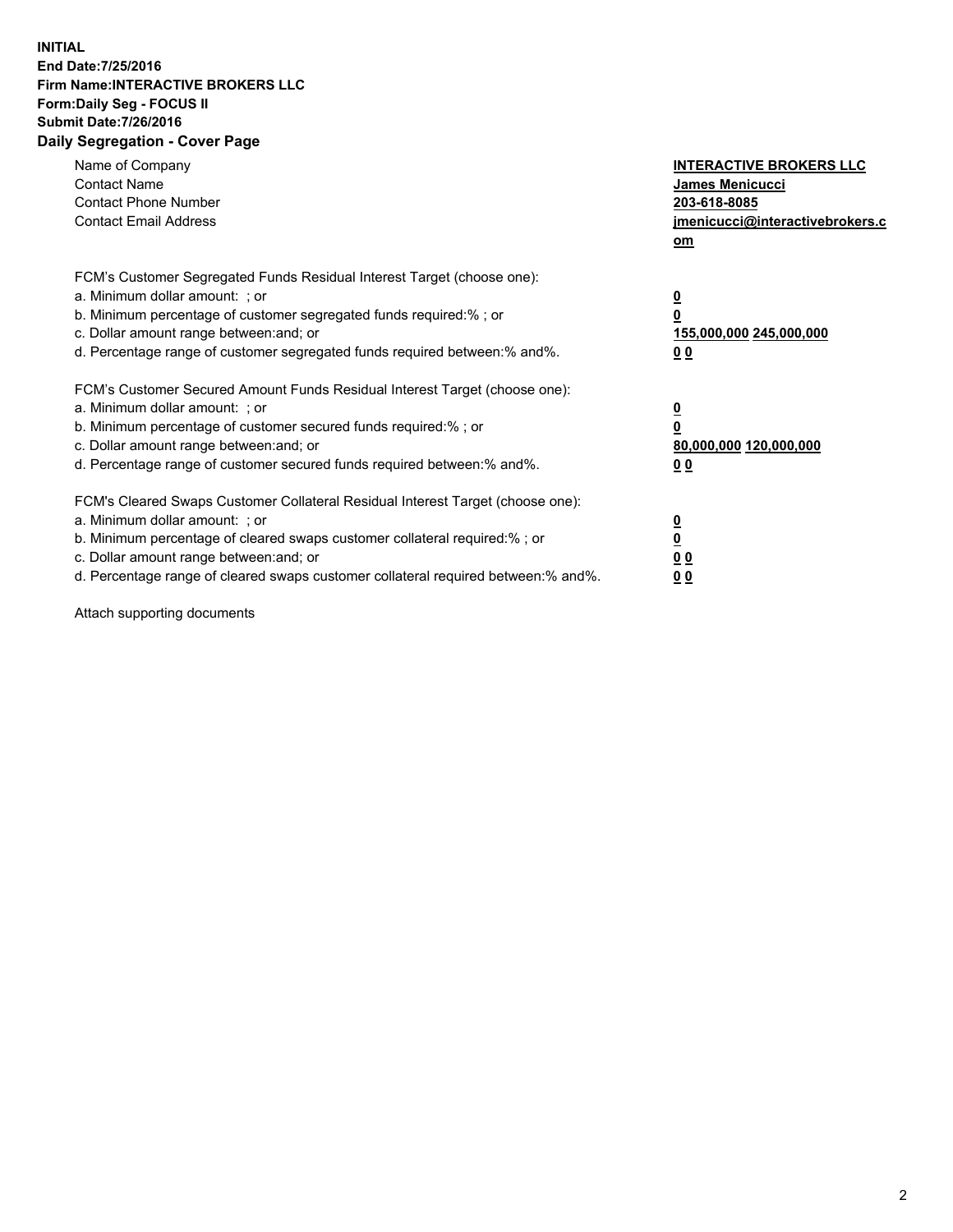## **INITIAL End Date:7/25/2016 Firm Name:INTERACTIVE BROKERS LLC Form:Daily Seg - FOCUS II Submit Date:7/26/2016 Daily Segregation - Secured Amounts**

|                | Dany Ocgregation - Oceanea Amounts                                                          |                                   |
|----------------|---------------------------------------------------------------------------------------------|-----------------------------------|
|                | Foreign Futures and Foreign Options Secured Amounts                                         |                                   |
|                | Amount required to be set aside pursuant to law, rule or regulation of a foreign            | $0$ [7305]                        |
|                | government or a rule of a self-regulatory organization authorized thereunder                |                                   |
| 1.             | Net ledger balance - Foreign Futures and Foreign Option Trading - All Customers             |                                   |
|                | A. Cash                                                                                     | 336,337,168 [7315]                |
|                | B. Securities (at market)                                                                   | $0$ [7317]                        |
| 2.             | Net unrealized profit (loss) in open futures contracts traded on a foreign board of trade   | 12,214,776 [7325]                 |
| 3.             | Exchange traded options                                                                     |                                   |
|                | a. Market value of open option contracts purchased on a foreign board of trade              | 506,966 [7335]                    |
|                | b. Market value of open contracts granted (sold) on a foreign board of trade                | -353,704 [7337]                   |
| 4.             | Net equity (deficit) (add lines 1.2. and 3.)                                                | 348,705,206 [7345]                |
| 5.             | Account liquidating to a deficit and account with a debit balances - gross amount           | 112,836 [7351]                    |
|                | Less: amount offset by customer owned securities                                            | 0 [7352] 112,836 [7354]           |
| 6.             | Amount required to be set aside as the secured amount - Net Liquidating Equity              | 348,818,042 [7355]                |
|                | Method (add lines 4 and 5)                                                                  |                                   |
| 7.             |                                                                                             |                                   |
|                | Greater of amount required to be set aside pursuant to foreign jurisdiction (above) or line | 348,818,042 [7360]                |
|                | 6.                                                                                          |                                   |
| $\mathbf{1}$ . | FUNDS DEPOSITED IN SEPARATE REGULATION 30.7 ACCOUNTS                                        |                                   |
|                | Cash in banks                                                                               |                                   |
|                | A. Banks located in the United States                                                       | 2,700,000 [7500]                  |
|                | B. Other banks qualified under Regulation 30.7                                              | 0 [7520] 2,700,000 [7530]         |
| 2.             | <b>Securities</b>                                                                           |                                   |
|                | A. In safekeeping with banks located in the United States                                   | 388,565,815 [7540]                |
|                | B. In safekeeping with other banks qualified under Regulation 30.7                          | 0 [7560] 388,565,815 [7570]       |
| 3.             | Equities with registered futures commission merchants                                       |                                   |
|                | A. Cash                                                                                     | $0$ [7580]                        |
|                | <b>B.</b> Securities                                                                        | $0$ [7590]                        |
|                | C. Unrealized gain (loss) on open futures contracts                                         | $0$ [7600]                        |
|                | D. Value of long option contracts                                                           | $0$ [7610]                        |
|                | E. Value of short option contracts                                                          | 0 [7615] 0 [7620]                 |
| 4.             | Amounts held by clearing organizations of foreign boards of trade                           |                                   |
|                | A. Cash                                                                                     | $0$ [7640]                        |
|                | <b>B.</b> Securities                                                                        | $0$ [7650]                        |
|                | C. Amount due to (from) clearing organization - daily variation                             | $0$ [7660]                        |
|                | D. Value of long option contracts                                                           | $0$ [7670]                        |
|                | E. Value of short option contracts                                                          | 0 [7675] 0 [7680]                 |
| 5.             | Amounts held by members of foreign boards of trade                                          |                                   |
|                | A. Cash                                                                                     | 64,905,460 [7700]                 |
|                | <b>B.</b> Securities                                                                        | $0$ [7710]                        |
|                | C. Unrealized gain (loss) on open futures contracts                                         | 10,455,483 [7720]                 |
|                | D. Value of long option contracts                                                           | 506,977 [7730]                    |
|                | E. Value of short option contracts                                                          | -353,707 [7735] 75,514,213 [7740] |
| 6.             | Amounts with other depositories designated by a foreign board of trade                      | $0$ [7760]                        |
| 7.             | Segregated funds on hand                                                                    | $0$ [7765]                        |
| 8.             | Total funds in separate section 30.7 accounts                                               | 466,780,028 [7770]                |
| 9.             | Excess (deficiency) Set Aside for Secured Amount (subtract line 7 Secured Statement         | 117,961,986 [7380]                |
|                | Page 1 from Line 8)                                                                         |                                   |
| 10.            | Management Target Amount for Excess funds in separate section 30.7 accounts                 | 80,000,000 [7780]                 |
| 11.            | Excess (deficiency) funds in separate 30.7 accounts over (under) Management Target          | 37,961,986 [7785]                 |
|                |                                                                                             |                                   |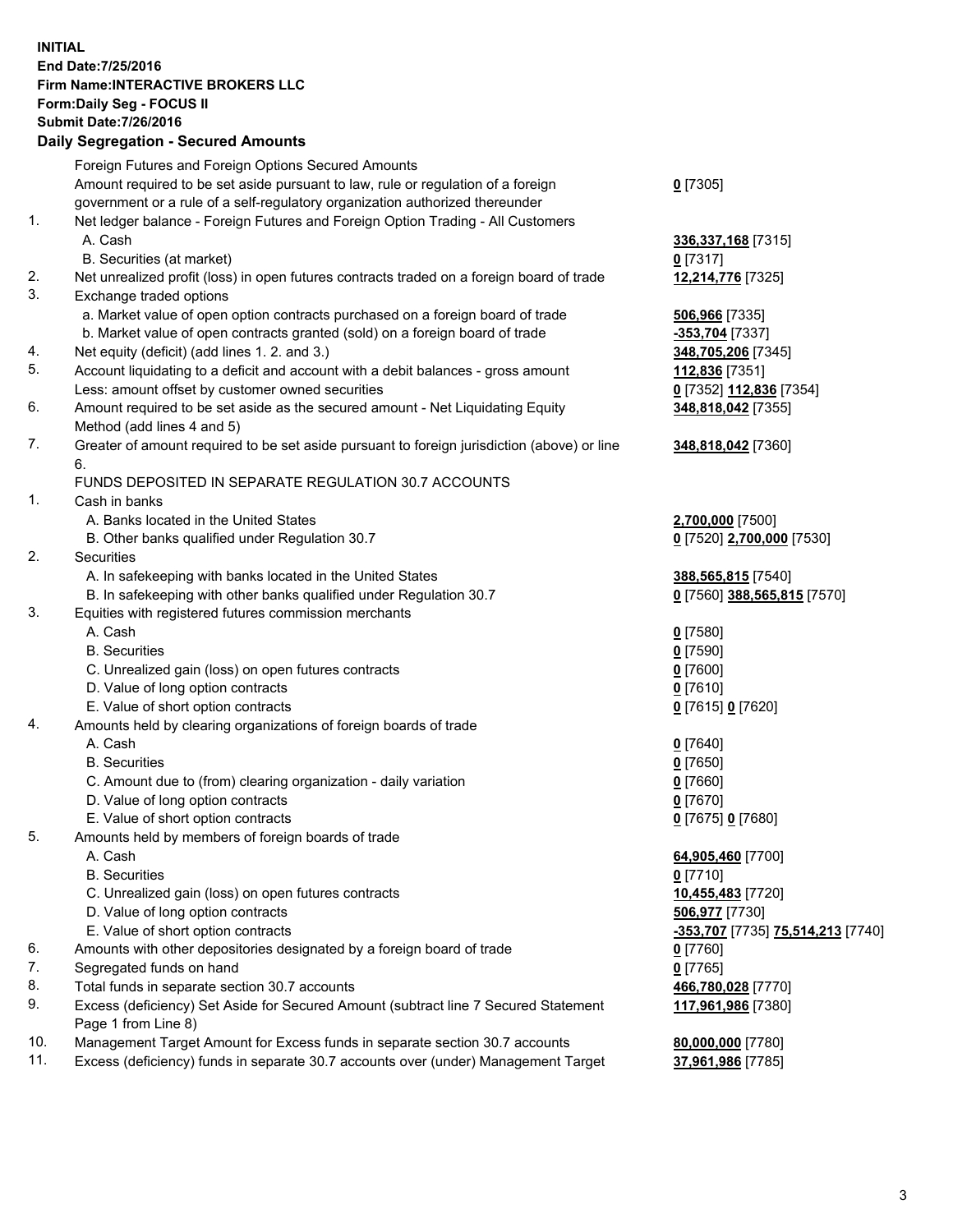**INITIAL End Date:7/25/2016 Firm Name:INTERACTIVE BROKERS LLC Form:Daily Seg - FOCUS II Submit Date:7/26/2016 Daily Segregation - Segregation Statement** SEGREGATION REQUIREMENTS(Section 4d(2) of the CEAct) 1. Net ledger balance A. Cash **3,053,467,611** [7010] B. Securities (at market) **0** [7020] 2. Net unrealized profit (loss) in open futures contracts traded on a contract market **-46,335,264** [7030] 3. Exchange traded options A. Add market value of open option contracts purchased on a contract market **142,326,824** [7032] B. Deduct market value of open option contracts granted (sold) on a contract market **-217,236,464** [7033] 4. Net equity (deficit) (add lines 1, 2 and 3) **2,932,222,707** [7040] 5. Accounts liquidating to a deficit and accounts with debit balances - gross amount **480,757** [7045] Less: amount offset by customer securities **0** [7047] **480,757** [7050] 6. Amount required to be segregated (add lines 4 and 5) **2,932,703,464** [7060] FUNDS IN SEGREGATED ACCOUNTS 7. Deposited in segregated funds bank accounts A. Cash **243,823,513** [7070] B. Securities representing investments of customers' funds (at market) **1,785,869,965** [7080] C. Securities held for particular customers or option customers in lieu of cash (at market) **0** [7090] 8. Margins on deposit with derivatives clearing organizations of contract markets A. Cash **27,933,259** [7100] B. Securities representing investments of customers' funds (at market) **1,180,672,387** [7110] C. Securities held for particular customers or option customers in lieu of cash (at market) **0** [7120] 9. Net settlement from (to) derivatives clearing organizations of contract markets **-10,465,217** [7130] 10. Exchange traded options A. Value of open long option contracts **142,317,924** [7132] B. Value of open short option contracts **-217,227,501** [7133] 11. Net equities with other FCMs A. Net liquidating equity **0** [7140] B. Securities representing investments of customers' funds (at market) **0** [7160] C. Securities held for particular customers or option customers in lieu of cash (at market) **0** [7170] 12. Segregated funds on hand **0** [7150] 13. Total amount in segregation (add lines 7 through 12) **3,152,924,330** [7180] 14. Excess (deficiency) funds in segregation (subtract line 6 from line 13) **220,220,866** [7190] 15. Management Target Amount for Excess funds in segregation **155,000,000** [7194]

16. Excess (deficiency) funds in segregation over (under) Management Target Amount Excess

**65,220,866** [7198]